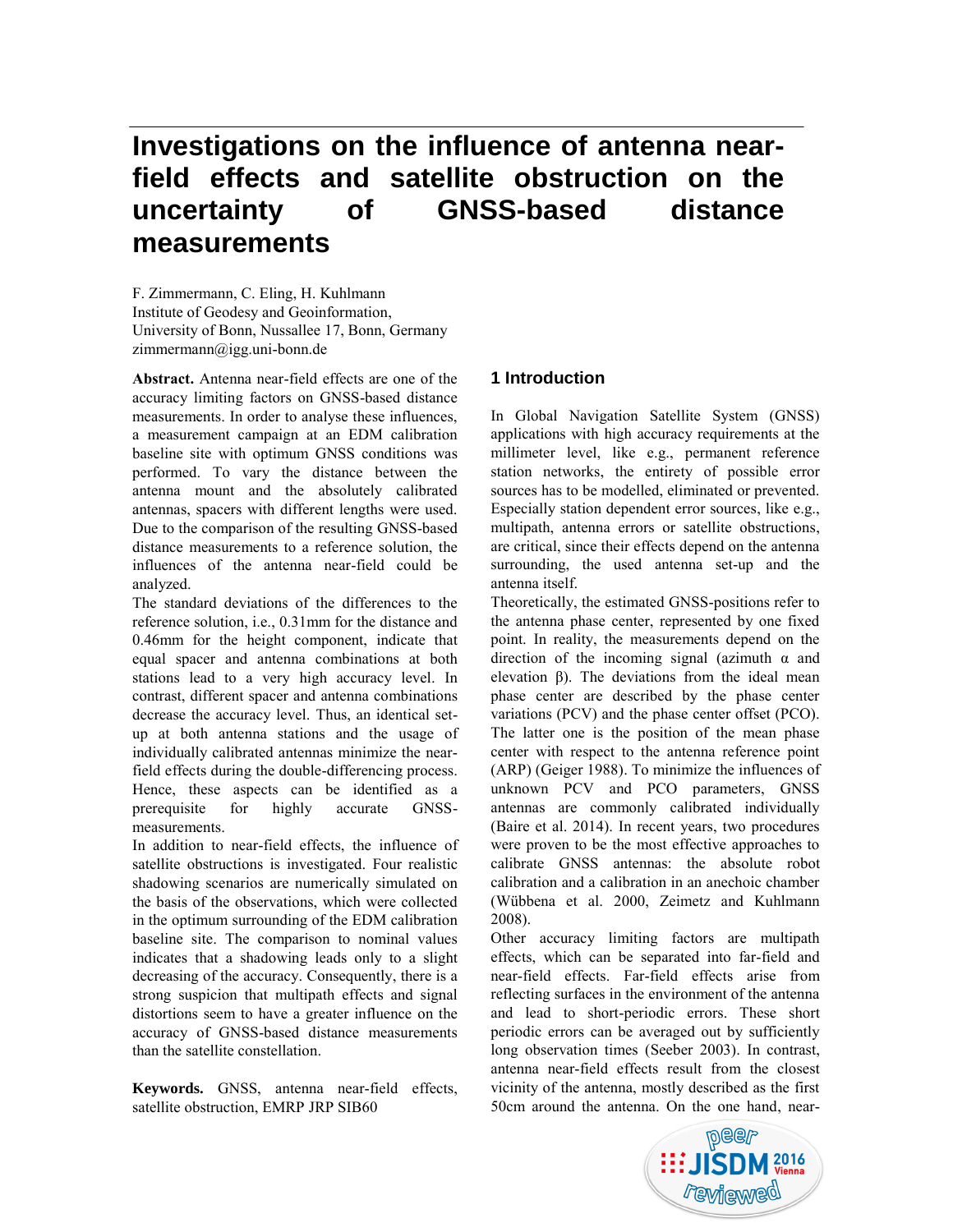field effects can lead to a long-periodic error, which results in a non-zero mean distributed and unmodeled bias in the estimated parameters. On the other hand, the antenna near-field can change the overall electromagnetic properties of the antenna (Dilssner et al. 2008). Hence, individual antenna calibrations are actually only valid if the near-field situation has also been reproduced during the calibration procedure (Wübbena et al. 2006). This enables determining the influence of the antenna near-field on the phase center characteristics of the respective antenna. Furthermore, it leads to a more realistic site dependent calibration pattern (Dilssner et al. 2008, Wübbena et al. 2010). Nevertheless, size and weight limitations usually preclude a nearfield calibration.

This paper answers the question, whether the influence of the near-field multipath can be minimized by increasing the distance between the top of the pillar and the antenna itself. Therefore, test measurements on an EDM calibration site were performed. Here, the distance between the antenna and the antenna mount was varied using different spacers.

Besides multipath and antenna effects, satellite obstructions are further site dependent error sources. Trees, buildings or other physical structures can lead to a shadowing of GNSS-signals and to a change of the satellite geometry at the respective station. In practice, usually the *Dilution of Precision (DOP)* values, which can be determined using the cofactor matrix of the position estimation, are a measure for the quality of the satellite-receiver geometry (Hofmann-Wellenhof et al. 2008).

In this study, satellite obstructions are numerically simulated by eliminating specific satellites of datasets measured at an optimum surrounding.

The remainder of the paper is structured as follows: Section 2 describes the field experiments and section 3 the results of the investigations on the near-field issue. In section 4, satellite obstruction scenarios are explained and the respective results are presented. Based on the results of sections 3 and 4, section 5 draws a conclusion and gives an outlook on further investigations.

## **2 Field experiments**

In order to investigate the influence of antenna nearfield effects and to prepare a basis for the simulation of satellite obstructions, a measurement campaign on the EDM calibration baseline site of the University of Armed Forces in Munich was performed. The calibration baseline site consists of eight pillars, placed on an earth-mound, with distances between 19 and 1100 metres (Heister 2012). The height differences between the pillars are less than 30mm and each of the pillars has a height of approximately 1.6m. Since there are no obstacles in the vicinity of the antenna, the GNSSmeasurements can be performed under optimal GNSS measurement conditions. In particular, this includes a nearly multipath-free environment 3 to 4 metres above the surrounding surface level and a nearly free horizon.

During the measurement campaign, seven pillars were equipped with different antenna mounts. Spacer types with different lengths of 20, 40 and 60cm were used (cf. Fig.1) considering two aspects: (1) increasing the distance between the top of the pillars and the GNSS antenna and (2) reducing the influence of the antenna near-field.



**Fig. 1** Set-ups for Leica AT504GG Choke Ring antenna.

Within the test measurements, three kinds of geodetic antennas were used (Trimble Zephyr Geodetic, Trimble Zephyr 2 and Leica AT504GG Choke Ring). All these antennas were individually calibrated for their PCOs and PCVs in the anechoic chamber of the University of Bonn (Zeimetz and Kuhlmann 2008).

In 8 observation sessions with durations of at least 4 hours, 162 baselines were observed with different antenna set ups. For the evaluation, the baselines were divided into two datasets. The dataset *equal*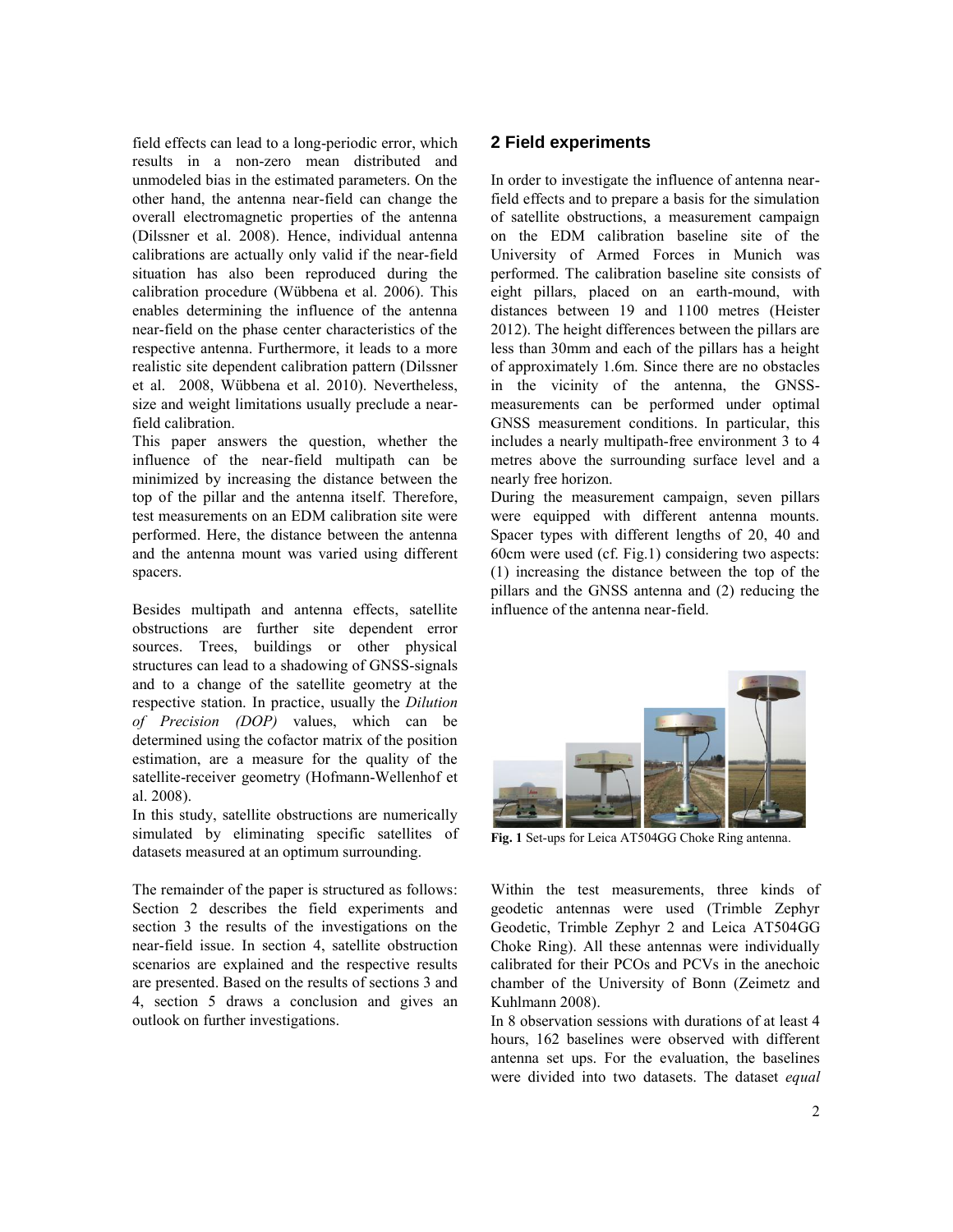(38 baselines) contains all baselines with equal spacer and antenna combinations, e.g., 20cm spacers and Trimble Zephyr Geodetic antennas, at both pillars. The dataset *mixed* (124 baselines) contains all mixed spacer and antenna combinations.

The most crucial point during the whole measurement process was the careful levelling and centering of the antenna spacer over the reference point of the pillar. Remaining uncertainties in this process can lead to a tilting of the antenna spacers causing deviations up to several millimeters in the estimated baseline length. Generally, the height component of the baseline is affected less by a tilting of the spacer. To avoid, or at least minimize these deviations, two rectangular arranged tacheometers (Leica TS06) were used in a very time-consuming process to control the levelling and centering of the antenna spacers before and after every observation session.

## **3 Evaluation of the Antenna Near-Field**

The GPS-baseline analysis was carried out using the standard post-processing software Leica Geo Office (LGO). Besides individual antenna calibrations, a standard ionosphere model and the Hopfield troposphere model were applied. To analyse the influence of near-field effects on the accuracy of GNSS-based distance measurements, the baselines, separated into distance and height component, are compared to known reference values. These reference values were determined with superior accuracy during an intercomparison programme in 2012 (Heunecke 2012).

**Dataset equal** In Figure 2, the mean differences in distance and height for dataset *equal* are displayed, sorted by the respective baseline lengths. For a better visualization, they are color coded. In addition, the antenna types used for each baseline are denoted (Z1: Trimble Zephyr Geodetic; Z2: Trimble Zephyr 2; L: Leica At504GG Choke Ring). Figure 2 shows that all differences to the reference solution are less than one millimetre in both components, except for the results of the baseline with the length of 18.7805mm and the spacer combination 60-60 (1.23mm). Furthermore, in relation to the spacer combinations 0-0, 20-20 and 40-40, the distance differences of baseline lengths

146.1469m and 177.9788m increased by about 0.65mm and 0.5mm when 60cm spacers were used.



**Fig. 2** Distance differences (top) and height differences (bottom) for dataset *equal*.

This indicates that despite the huge effort, the process of centering and levelling of the antenna spacers (cf. section 2) gets critical from a certain spacer height. Therefore, all baselines, where 60cm spacers were used, are not considered in the further analysis. For the remaining differences, no systematic effect is visible, neither related to the baseline length nor related to the different spacer lengths. Furthermore, no influence of the different antenna types used at the pillars can be detected.

Concluding, the length of the spacer does not affect the accuracy of the GNSS-based distance measurements at baselines with equal spacer and antenna combinations. Without differentiating between different spacer and baseline lengths, the mean value of the distance differences Δd, the mean value of the height differences Δh and the respective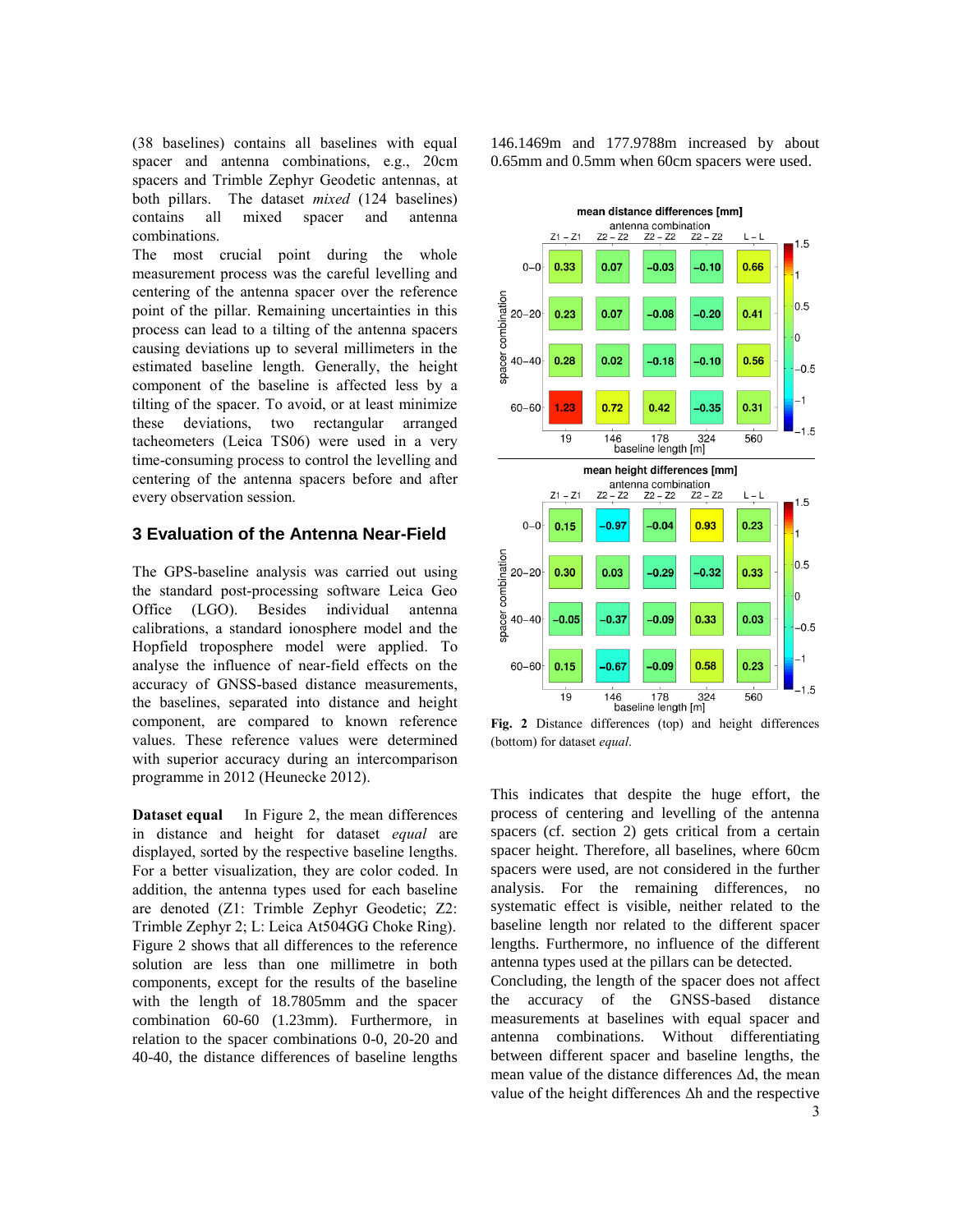standard deviations  $\sigma_d$ ,  $\sigma_h$  are computed. This leads to  $\Delta d=0.14$ mm and  $\sigma_d=0.31$ mm for the distance component and to  $\Delta h$ =0.02mm and  $\sigma_h$ =0.46mm for the height component, respectively. The computed values emphasize the very high accuracy level reached with equal spacer and antenna combinations.

**Dataset Mixed** In Figure 3, the distance and height differences of the datasets *equal* and *mixed* are displayed. Additionally, Table 1 compares the respective mean values and standard deviations.



**Fig. 3** Comparison of distance differences (top) and height differences (bottom) for datasets *equal* (red squares) and *mixed* (blue circles).

**Table 1.** Comparison of mean difference values and standard deviations for datasets *equal* and *mixed*

| Distance component | mean [mm]                 | [mm]          |
|--------------------|---------------------------|---------------|
| Equal              | 0.14                      | 0.31          |
| Mixed              | $-0.21$                   | 0.53          |
|                    |                           |               |
| Height component   | mean $\lceil$ mm $\rceil$ | $\sigma$ [mm] |
| Equal              | 0.02                      | 0.46          |
| Mixed              | $-0.65$                   | 0.87          |

Obviously, the values related to the distance component are less affected by different spacer and antenna combinations than the height component.

The distance differences of the dataset *mixed* vary between maximum values of 1.04mm and -1.10mm (cf. Figure 3). This leads to a mean value of x=-0.21mm and a standard deviation of  $\sigma_d$ =0.53mm. For the height component, a mean value of x=-0.65mm and a standard deviation of  $\sigma_h$ =0.87mm are computed.

**Comparison** In comparison to the results of the dataset *equal*, the mean value of the distance differences of the dataset *mixed* is shifted by 0.35mm and the standard deviation is increased by a value of 0.22mm. The same trend applies for the height component of the baselines. Here, the mean value is shifted by 0.63mm and the standard deviation is increased by a factor of nearly 2.

The datasets *equal* and *mixed* only differ at their baseline lengths and their kind of spacer and antenna combinations. In dataset *equal*, the measurement set-up for the five observed baselines is completely identical in each case. The same spacer and antenna types were used at both pillars and the antenna cables were placed the same way. By comparison, in the dataset *mixed* different antenna types and spacer lengths were combined. Due to the short baseline lengths and the minimal height variation of the pillars, significant ionospheric or tropospheric effects can be excluded as a reason for the decreasing accuracy level. Otherwise they would become visible as a systematic length dependent effect (Spilker 1996). Hence, only the different spacer and antenna types at both stations can cause this deterioration, and thus, the increasing standard deviations and shifted mean values can be ascribed to the different nearfield situations at both pillars. In conclusion, in the dataset *equal*, the influence of the antenna near-field is nearly similar at both pillars and can be minimized by the double-differencing process during the relative position estimation. Because of the different near-field situations in the dataset *mixed*, this is not possible.

## **4 Satellite obstruction**

Obstacles in the signal path of GNSS-satellites lead to a shadowing of the signals and a deterioration of the satellite-receiver geometry. To analyze the influence of this deterioration on the accuracy of GPS-baselines, obstacles are numerically simulated in four obstruction scenarios.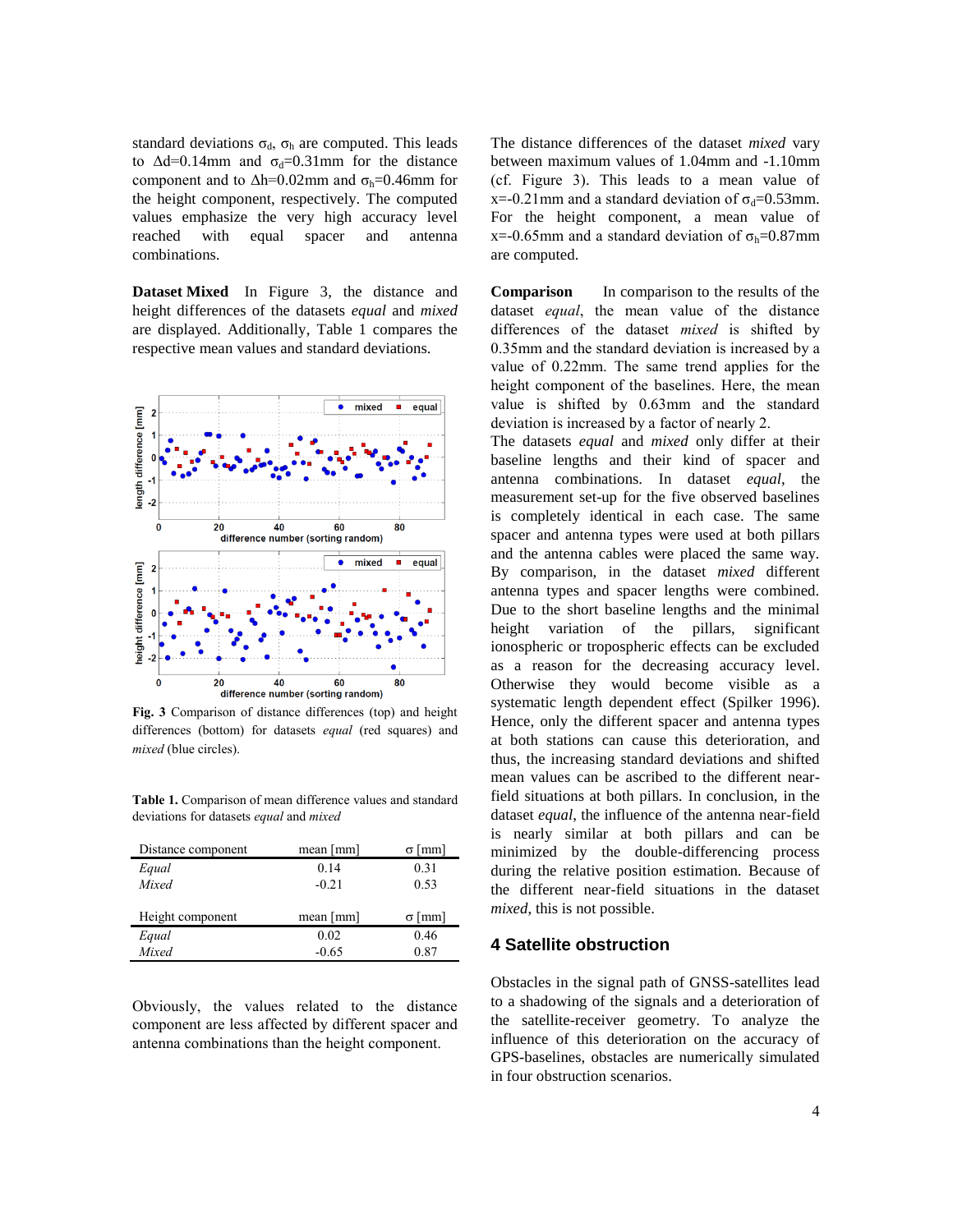#### **4.1 Obstruction scenarios**

Four real expectable shadowing scenarios are defined (*wall, tree, canyon and mining*). In these scenarios, the areas obstructing signals are bounded by certain values for azimuth and elevation. Since the data collected on the EDM calibration baseline site serves as a good basis for the simulation of satellite obstructions, the boundary values are related to the direction of the baseline site, eastnorth-east. To reach a preferably realistic simulation of the obstructions, their dimensions were determined using a tacheometer at comparable locations.

**Scenario Wall** In the scenario 'wall', both antennas are subject to satellite obstructions. They are induced by a long wall or dam in the same direction as the GNSS baseline, e.g., representing a noise barrier in areas of motor ways or railroad lines. These noise barriers can reach a height of about six metres. This leads to a shadowed area below 40 degrees elevation if the GNSS antennas are placed within a distance of seven to eight metres to the obstruction source. The azimuthal boundary is set to 75 and 255 degrees for each antenna, respectively.

Scenario Tree In the scenario 'tree', only one antenna is subject to satellite obstruction, induced by a big tree in the vicinity of this antenna. The height of the tree is assumed to be 13 to 14 metres. With a distance of about nine to ten metres between the GNSS antenna and the obstruction source, the shadowed area is below 55 degrees elevation. The azimuthal boundary depends on the tree width being set to ten metres in this case. This leads to an azimuthal boundary width of about 60 degrees.

**Scenario Canyon** In the scenario 'canyon', both antennas are subject to the satellite shadowing, induced by buildings forming an urban canyon. This represents one of the most popular shadowing scenarios in GNSS positioning (Groves 2011). For medium height buildings with three to four floors, the shadowed area reaches up to an elevation of 35 degrees. Assuming the direction of the urban canyon to be similar to the EDM calibration baseline direction, this leads to azimuthal boundary values of 80 to 240 degrees for the southern block

and 260 – 60 degrees for the northern block, respectively.

**Scenario Mining** In the scenario 'mining', both antennas are subject to satellite obstructions. In this case, the shadowing areas are different at each antenna. Possible examples of such a scenario are opencast coal mines or large construction sites. For antenna 1, the shadowing area reaches a maximum elevation of 40 degree in the western and a minimum of 12.5 degree in the eastern direction. For antenna 2, the elevation of the shadowing area is vice versa. Due to the circular characteristic of this scenario, there does not exist any azimuthal boundary value for both antennas.

In Figure 4, skyplots with the respective shadowing areas are depicted for each scenario.



**Fig. 4** Skyplots of obstruction scenarios with respective shadowing areas displayed in red.

#### **4.2 Simulation procedure**

For the simulation of the four obstruction scenarios, a simulation tool was implemented in Matlab®. Figure 5 depicts the simulation process schematically. In a first step, one has to choose one of the four predefined scenarios and the dataset, i.e., the respective RINEX-files, which shall be manipulated. In the next step, the RINEX-files are imported. Afterwards, an absolute single point position (SPP, Hofmann-Wellenhof et al. 2008) is computed to obtain the line-of-sight vectors of each satellite and, thereby, the azimuth and elevation of each satellite at every observation epoch. In the last step, the obstructed satellites are identified using the predefined shadowing boundaries of each scenario. Finally, the observations of the non obstructed satellites are used to rewrite the RINEX-files.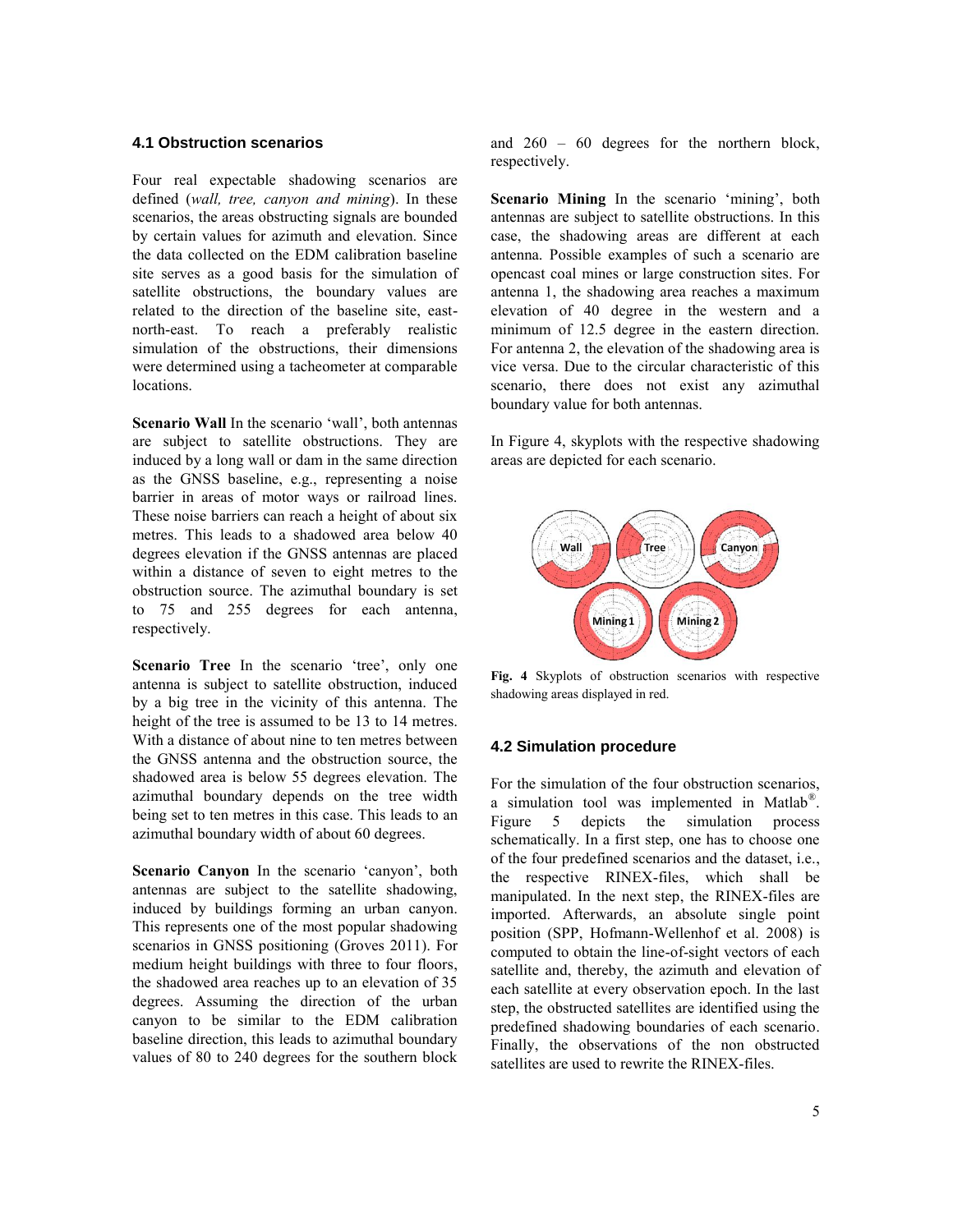

**Fig. 5** Simulation process.

#### **4.3 Evaluation**

According to the result presented in section 3, only the baselines of the dataset *equal* are used for the simulation since these datasets represent observations with an optimum antenna set-up. All RINEX-files of the dataset are manipulated according to the process scheme depicted in Figure 5. Exemplarily, Figure 6 shows skyplots before and after the simulation of scenario *canyon* for one observation session at pillar 3.



**Fig. 6** Skyplots before (left) and after simulation (right) of scenario *canyon* for one observation session at pillar 3.

It can be seen that the total number of visible satellites is reduced from 21 to 13 in this case. To get an impression of the influence of the obstruction scenarios on the satellite configuration over time, the respective DOP values and numbers of visible satellites are presented in Figure 7. On top of this figure, the number of visible satellites (blue) and the DOP values (PDOP red, HDOP green, VDOP cyan) are shown for the observation session before the simulation.



**Fig. 7** Number of visible satellites (blue) and DOP values (PDOP red, HDOP green, VDOP cyan) for the non-shadowed case (top) and scenario *canyon* (bottom).

All DOP values are lower than 2. This emphasizes the excellent GNSS conditions at the EDM calibration baseline site.

In Figure 7 (bottom panel), the same values are shown for the scenario *canyon*. In this scenario, the number of visible satellites is nearly half of the number of visible satellites in the original dataset. Moreover, the PDOP and VDOP values increased to values above 5. Anticipating the results, it is noticeable that the HDOP value (green) is nearly unaffected by the satellite obstruction. The same applies for the scenario *mining* (not shown here). In the scenarios *wall* and *tree*, the number of visible satellites is reduced. However, this does not lead to a significant deterioration of the satellite geometry (not shown here). The majority of DOP values vary around 3, which still represents a good satellite constellation (Hofmann-Wellenhof et al. 2008).

After the simulation, the baselines were analyzed again with LGO using the same parameter settings as described in section 3. Afterwards, the results were compared to the nominal values for the distance and height components. In Table 2, the mean values x and standard deviations  $\sigma$  of the differences are shown for all scenarios. The nonshadowed case (cf. section 3) is denoted as scenario *Ref*. Additionally, the respective mean DOP values are listed in columns 6 to 8.

Obviously, in comparison to the non-shadowed case, the accuracy of the distance component is unaffected by this obstruction scenarios. The same holds for the height component.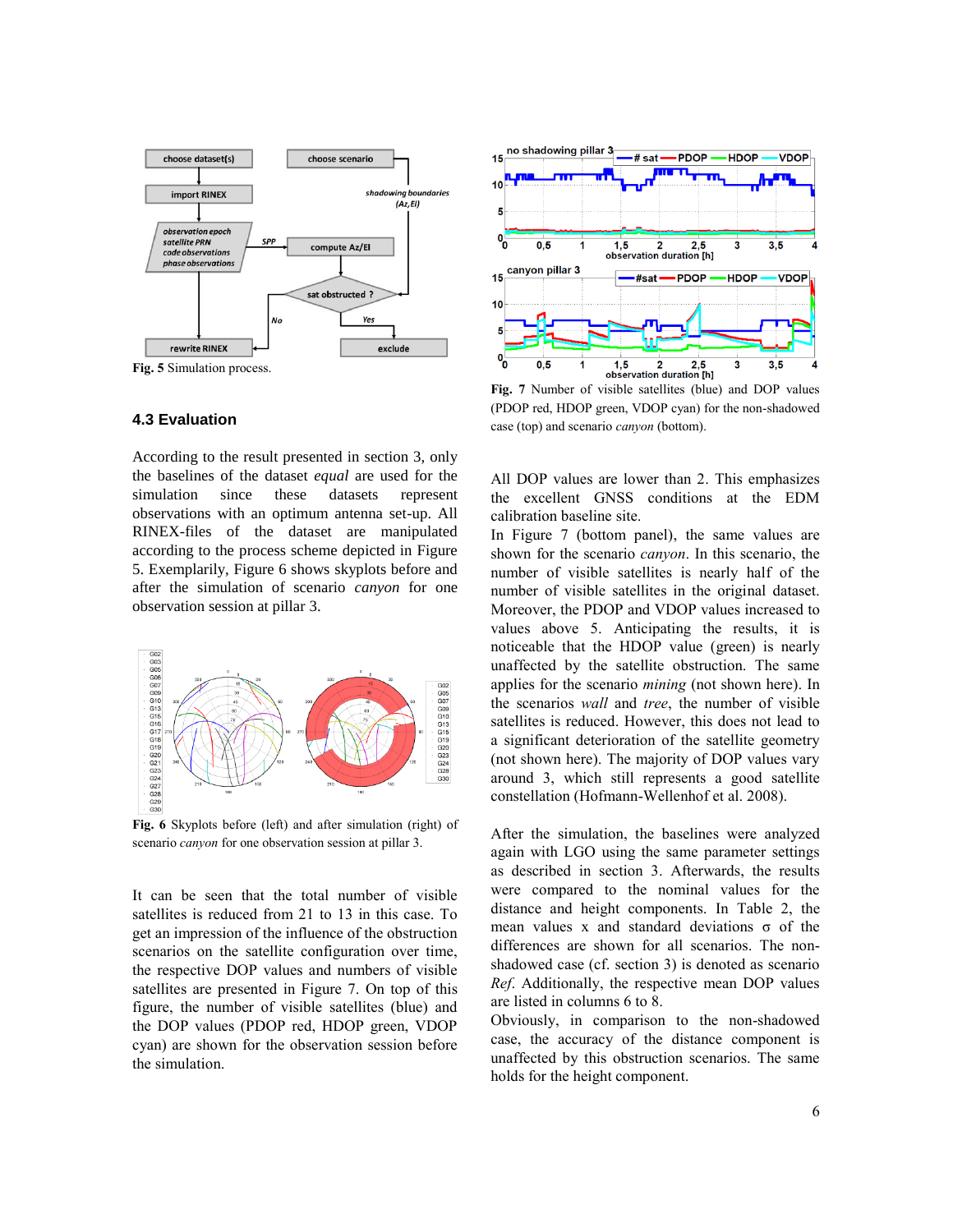**Table 2.** Mean values x and standard deviations σ of height and distance differences and mean DOP values for obstruction scenarios.

|          | Distance             |      | Height               |      | Mean DOP |     |     |
|----------|----------------------|------|----------------------|------|----------|-----|-----|
|          | component            |      | component            |      | values   |     |     |
|          | $\lceil$ mm $\rceil$ |      | $\lceil$ mm $\rceil$ |      |          |     |     |
| Scenario | X                    | σ    | X                    | σ    | P        | H   | v   |
| Ref      | 0.14                 | 0.31 | 0.02                 | 0.46 | 1.3      | 0.8 | 1.0 |
| Wall     | 0.23                 | 0.41 | 0.09                 | 0.46 | 2.1      | 1.4 | 1.6 |
| Tree     | 0.07                 | 0.38 | 0.07                 | 0.46 | 1.5      | 1.0 | 1.1 |
| Mining   | 0.15                 | 0.38 | 0.32                 | 0.87 | 3.4      | 1.6 | 3.0 |
| Canyon   | 0.21                 | 0.40 | 0.13                 | 0.60 | 4.2      | 2.2 | 3.5 |

Only the precision after the simulation of the scenario *mining* decreased to a value of σ=0.87mm. Moreover, a relation to the corresponding DOP values can be identified. Despite the higher values at several timestamps (cf. Figure 7), the mean values of the DOPs, computed for the entire observation duration, are still low (cf. Table 2). Only for scenarios *canyon* and *mining*, there are changes visible leading to DOP values between 3 and 4.2.

Presumably, the observation duration of 4 hours compensates the deterioration of the satellite constellation in these cases. In order to analyze the impact of the observation duration, the duration has been reduced to 1 and 2 hours for all baselines. Afterwards, the whole simulation process and the baseline analysis has been repeated for the truncated datasets. The results are shown in table 3. The reduction of the observation duration does not affect the accuracy of the distance component in any of the four scenarios significantly. For the height component, there is a slight decrease visible. Nevertheless, the standard deviation of the differences and thus, the repeatability of the coordinate solution does still not exceed a value of one millimetre. In conclusion, despite of a deteriorated satellite constellation, an observation duration of 1 hour is sufficient to reach a high accuracy at the millimetre level in case of high quality GNSS signals.

The quality of the received GNSS signals is the crucial point here. During the simulation of the presented scenarios, the signals themselves have not been manipulated. This implies that they are

still originating from measurements in an optimum surrounding.

|  |  |                                                               | <b>Table 3.</b> Mean values x and standard deviations $\sigma$ of height |
|--|--|---------------------------------------------------------------|--------------------------------------------------------------------------|
|  |  | and distance differences for different observation durations. |                                                                          |

| Distance<br>component<br>[mm]               | Duration<br>4h |          | Duration<br>2 <sub>h</sub> |          | Duration<br>1 <sub>h</sub> |          |
|---------------------------------------------|----------------|----------|----------------------------|----------|----------------------------|----------|
| Scenario                                    | $\mathbf x$    | $\sigma$ | $\mathbf x$                | $\sigma$ | $\mathbf x$                | $\sigma$ |
| Ref                                         | 0.14           | 0.31     | 0.16                       | 0.41     | 0.15                       | 0.38     |
| Wall                                        | 0.23           | 0.41     | 0.18                       | 0.42     | 0.16                       | 0.41     |
| Tree                                        | 0.07           | 0.38     | 0.04                       | 0.42     | 0.01                       | 0.44     |
| Mining                                      | 0.15           | 0.38     | 0.12                       | 0.43     | 0.14                       | 0.43     |
| Canyon                                      | 0.21           | 0.40     | 0.14                       | 0.43     | 0.09                       | 0.41     |
|                                             | Duration<br>4h |          | Duration<br>2 <sub>h</sub> |          | Duration<br>1 <sub>h</sub> |          |
| Height<br>component<br>$\lceil$ mm $\rceil$ |                |          |                            |          |                            |          |
| Scenario                                    | $\mathbf x$    | $\sigma$ | X                          | $\sigma$ | $\mathbf x$                | σ        |
| Ref                                         | 0.02           | 0.46     | 0.16                       | 0.65     | 0.22                       | 0.74     |
| Wall                                        | 0.09           | 0.46     | 0.17                       | 0.62     | 0.08                       | 0.74     |
| Tree                                        | 0.07           | 0.46     | 0.15                       | 0.62     | 0.26                       | 0.74     |
| Mining                                      | 0.32           | 0.87     | 0.37                       | 0.88     | 0.37                       | 0.67     |

However, in reality scenarios, satellite obstructions are usually accompanied by multipath effects, e.g., in scenario *wall* and *canyon*, or a reduction of the signal quality, e.g., expectable in scenario *tree*. Therefore, in scenarios having a perfect surrounding apart from the shadowing, the influence of the mere deterioration of the satellite geometry can be denoted as being marginal in comparison to the uncertainty of the baseline determination. Nevertheless, it should be noted that the negative impact can be significantly greater due to concomitant effects, like e.g., far-field multipath.

## **5 Conclusion and Outlook**

In this paper, investigations on the influence of antenna near-field effects and satellite obstructions on the uncertainty of GNSS-based distance measurements have been presented. The data of a measurement campaign with different antenna setups at an EDM calibration baseline site with optimum GNSS conditions served as a good basis for the analysis of these effects. On the one hand, the location enables a separation of different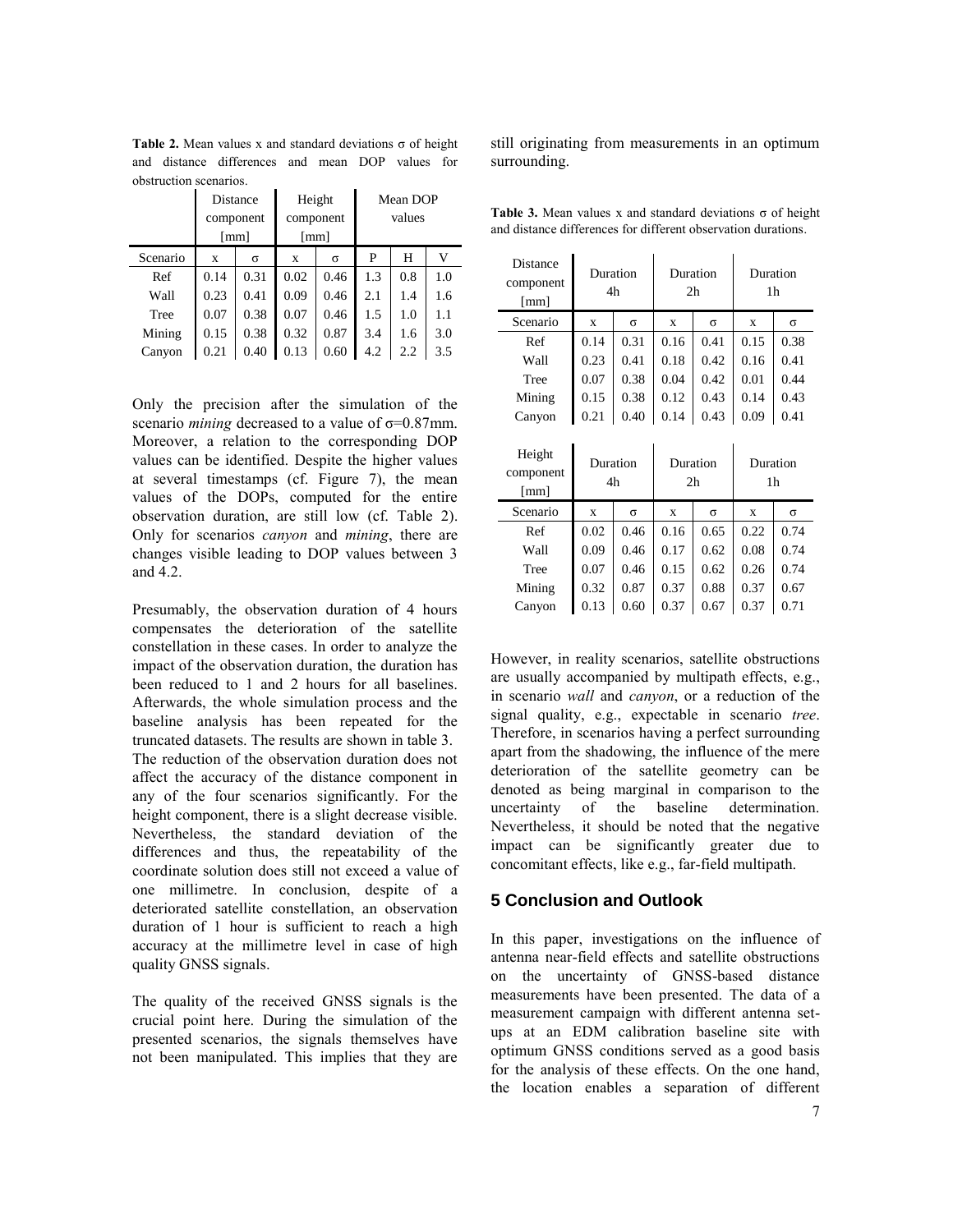uncertainty sources. On the other hand, nominal values for the distance and height component are available with a superior accuracy. The results of the investigations on the near-field issue revealed: the keys to highly accurate GNSS measurements are an identical antenna set-up and individually calibrated antennas of the same type at both antenna stations. With this kind of setup, similar near-field effects are minimized during the doubledifferencing process of the baseline analysis, leading to a repeatability of  $\sigma_d = 0.3$ mm for the distance component and  $\sigma_h = 0.5$ mm for the height component. Since the calibrated PCV values differ by several millimetres for the same antenna type, individual calibration patterns cannot be neglected. Moreover, it turned out that a similar antenna set-up is more important than using antenna spacers intended to minimize near-field effects. However, a distinct quantification of the near-field effect was not possible during the investigations presented here. Consulting the studies of Schmitz (2004) and Wübbena et al. (2006), a conceivable approach in further investigations would be trying to calibrate the GNSS antennas including a preferably realistic representation of the antenna mount and pillar surface in the anechoic chamber. Aside from mechanical issues due to weight and size limitations, this could be an option to quantify nearfield effects in a continuative measurement campaign with different antenna calibration patterns for each antenna.

Furthermore, four realistic shadowing scenarios were presented and simulated to analyze the influence of satellite obstructions. The obstruction simulation led to a deterioration of the satellite configuration. Contrary to our expectations, the influence on the accuracy could be identified as being marginal since the very high signal quality still remains after the simulation procedure. Hence, we now hypothesize that far-field multipath effects and signal distortions are more critical than a poor satellite geometry. However, this has to be proven in further investigations, by analyzing the impact of a poor signal quality in comparable scenarios.

In this paper, only GPS signals were used for the baseline analysis. Due to the increasing total number of visible satellites from other GNSS, especially GLONASS and Beidou, these signals should be integrated to determine their impact on the accuracy of GNSS-based distance measurements.

**Acknowledgement** These investigations are performed within the joint research project SIB60 "Surveying" of the European Metrology Research Programme (EMRP). The EMRP is jointly funded by the EMRP participating countries within EURAMET and the European Union.

## **References**

- Baire, Q., Bruyninx, C., Legrand, J., Pottiaux, E., Aerts, W., Defraigne, P., Bergeot, N., Chevalier, J.M. (2014). Influence of different GPS receiver antenna calibration models on geodetic positioning. *GPS Solutions*, Vol. 18, No. 4, pp. 529-539
- Dilssner, F., Seeber, G., Wübbena, G., Schmitz, M. (2008). Impact of Near-Field Effects on the GNSS Position Solution. In: *Proceedings of the 21st International technical Meeting of the Satellite Division of The Institute of Navigation (ION GNSS 2008)*, Savannah, Georgia, September 16-19, pp. 612-624
- Geiger, A., (1988). Einfluss und Bestimmung der Variabilität des Phasenzentrums von GPS-Antennen. *Mitteilung des IGP der ETH Zürich*, No. 43, Zurich, Institut für Geodäsie und Photogrammetrie an der ETH-Zürich
- Groves, P. (2011). Shadow matching: A new GNSS positioning technique for urban canyons. *Journal of Navigation*,Vol. 64, Nr. 3, pp.417-430
- Heister H. (2012). Die neue Kalibrierbasis der UniBW München. *Allgemeine Vermessungsnachrichten (AVN)*, Vol. 10, pp. 336-343
- Heunecke, O. (2012). Auswertung des Ringversuchs auf der neuen Kalibrierbasis der UniBW München zur Bestimmung der Sollstrecken. *Allgemeine Vermessungsnachrichten (AVN)*, Vol. 11-12, pp. 380-385
- Hofmann-Wellenhof, B., Lichtenegger, H., Wasle, E. (2008). GNSS-Global Navigation Satellite Systems: GPS, GLONASS, Galileo & more. Springer, Wien
- Schmitz, M. (2004). Near-Field Effects of a Car Roof on TPSHIPER\_PLUS Phase Variations. *GEO++ White Paper*, Garbsen, Germany
- Seeber, G. (2003). Satellite Geodesy, 2<sup>nd</sup> edn, Walter deGruyter, Berlin
- Spilker, J. (1996). Global Positioning System: Theory and Applications, Volume II, AIAA, Washicngton DC
- Wübbena , G., Schmitz, M., Menge, F., Böder, V., Seeber, G. (2000). Automated Absolute Field Calibration of GPS Antennas in Real-Time. In: *Proceedings of the 13th International Technical Meeting of the Satellite Division of The Institute of Navigation (ION GPS 2000)*, Salt Lake City, UT, September 19-22, pp. 2512-2522
- Wübbena, G., Schmitz, M., Boettcher, G. (2006). Near-Field Effects on GNSS Sites: Analysis using Absolute Robot Calibrations and Procedures to Determine Corrections. In: *Proceedings of the IGS Workshop 2006 Perspectives and Visions for 2010 and beyond*, Darmstadt, Germany, May 8- 12
- Wübbena, G., Schmitz, M., Matzke, N. (2010). On GNSS In-Situ Calibration of Near-Field Multipath. In: *International*